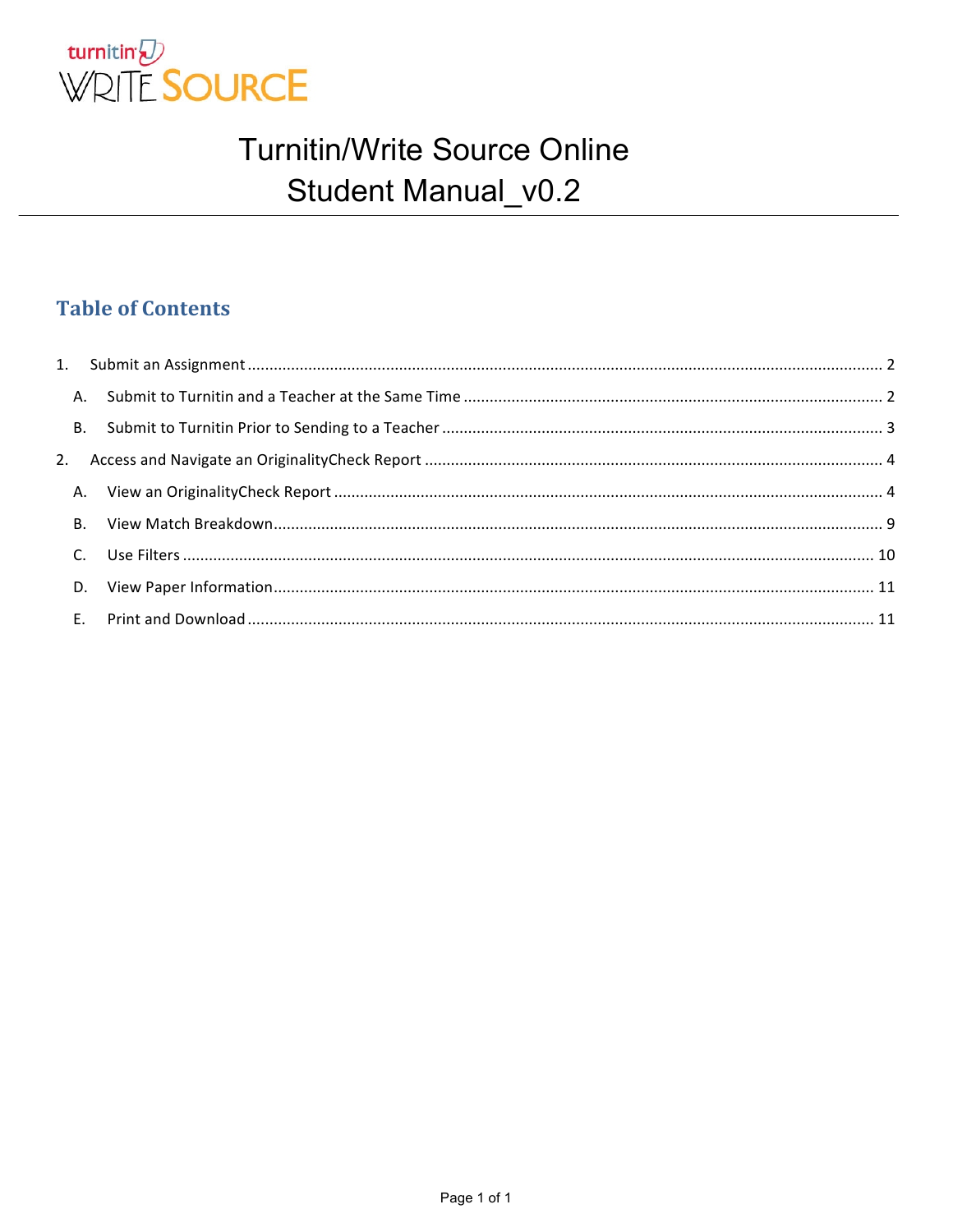

#### **1. Submit an Assignment**

#### **A.** Submit to Turnitin and a Teacher at the Same Time

- a. Users may wish to view the video instructions here: http://writesource.iparadigms.com/submit
- b. Open the assignment.
	- 1. Click on the assignment name or icon to open Net-text.

| <b>Active Assignments</b>                                                                                                                                                                                                                                                                                                                                                                                                                                                                                                                                                                                                                                                      |                                                                                                  | View all assignments $>$        |
|--------------------------------------------------------------------------------------------------------------------------------------------------------------------------------------------------------------------------------------------------------------------------------------------------------------------------------------------------------------------------------------------------------------------------------------------------------------------------------------------------------------------------------------------------------------------------------------------------------------------------------------------------------------------------------|--------------------------------------------------------------------------------------------------|---------------------------------|
|                                                                                                                                                                                                                                                                                                                                                                                                                                                                                                                                                                                                                                                                                | Famous American Authors - 21st Century                                                           |                                 |
| <b>Net-text</b><br><b>Document</b><br>Lensey Senator Andre of senato<br>Consentation selected prefit. Crew non-none has<br>arter institute finality/6. Healthclum cuts leftus.<br>Sub-hole Doner today arts. But betters rike<br>al massas. Musamus placemet justice quie milito. Un<br>puts artis. Lif scalinthalin quant aprils. Daniel<br>colonial pursue all artest cold. Busines com-<br>Agreem quick points. Triandfoot yet antie concern primos<br>In Boothus, and bothus at of them assures outside<br><b>Current L&amp; Hondalum</b><br><b>Bully facility, Assessed and Mrk. Standfridge</b><br>someonic all areal, varius a, pade. Curatrike<br>experters, comparent | Introduction<br><b>Revise</b><br><b>Prewrite</b><br>Draft<br>Introduction stage - Ready to Start | Publish<br>Edit<br><b>Start</b> |

- c. Complete the written assignment.
- d. Click the "Submit Publish" Button.

| You are now ready to submit your Publish to your teacher for review. Review your work and then click Submit. | Submit Publish |
|--------------------------------------------------------------------------------------------------------------|----------------|
|                                                                                                              |                |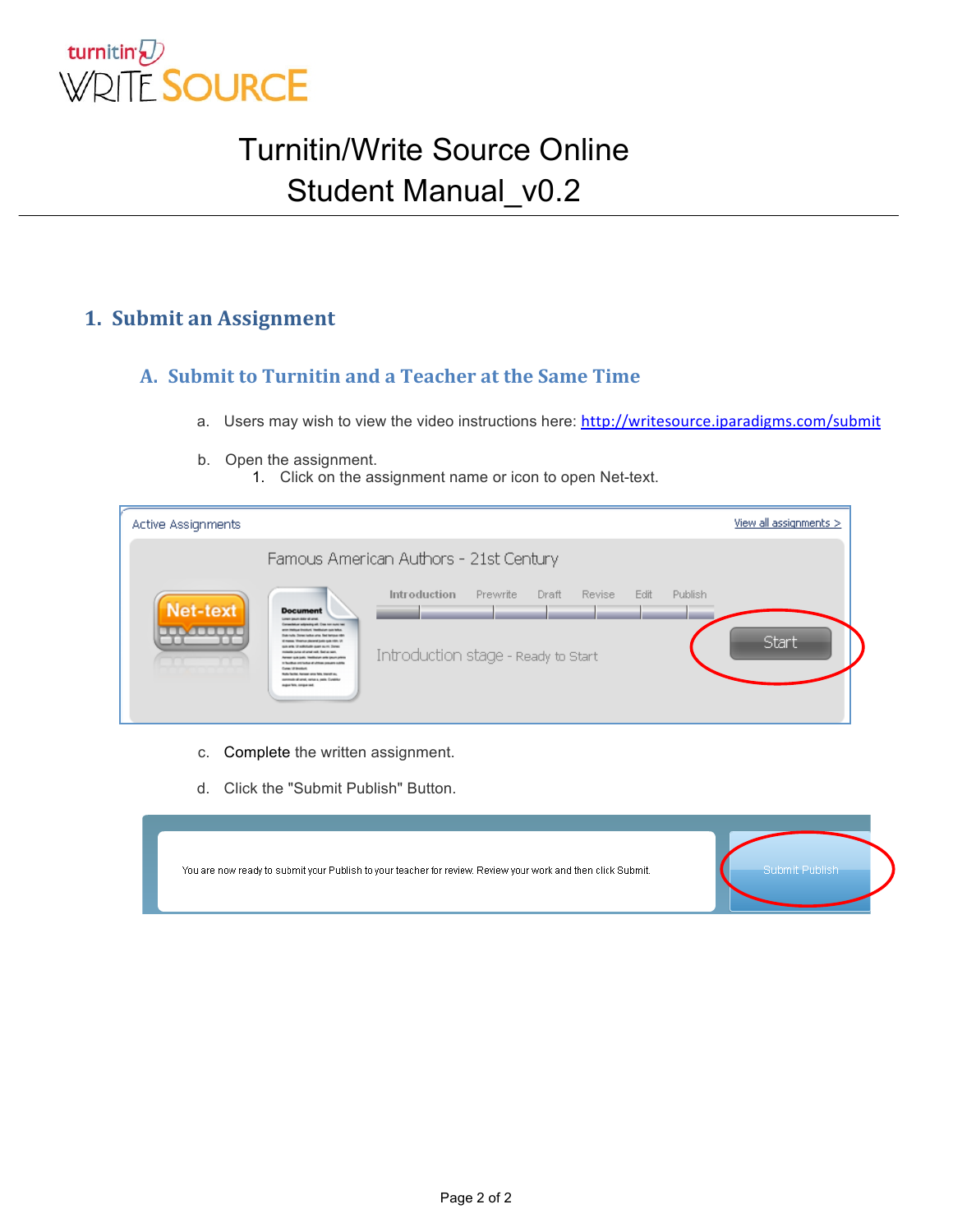

e. Click the "Submit" button to submit your assignment to the teacher.

| <b>Before your finish</b><br>Enter the title of your essay                                                      |
|-----------------------------------------------------------------------------------------------------------------|
| <b>Terry Brooks</b>                                                                                             |
| This title will be used in your Portfolio                                                                       |
| A comment can be attached to your submission by typing into the box below<br>before pressing the Submit button. |
|                                                                                                                 |
|                                                                                                                 |
|                                                                                                                 |
| Submit<br>Cancel                                                                                                |

#### **B.** Submit to Turnitin Prior to Sending to a Teacher

a. From Net-text, click the "Tools" button from the top menu.

| Format                                                                                                                                         | Styles     | Edit | Insert                 |             |
|------------------------------------------------------------------------------------------------------------------------------------------------|------------|------|------------------------|-------------|
|                                                                                                                                                | Word count | 158  | turnitin' $\downarrow$ | <b>Save</b> |
| Terry Brooks is a fascinating author. He creates characters that are so real they jump off the page. He makes you<br>love them - or hate them. |            |      |                        |             |

b. Click the "Turnitin" button located next to the "Save" button.

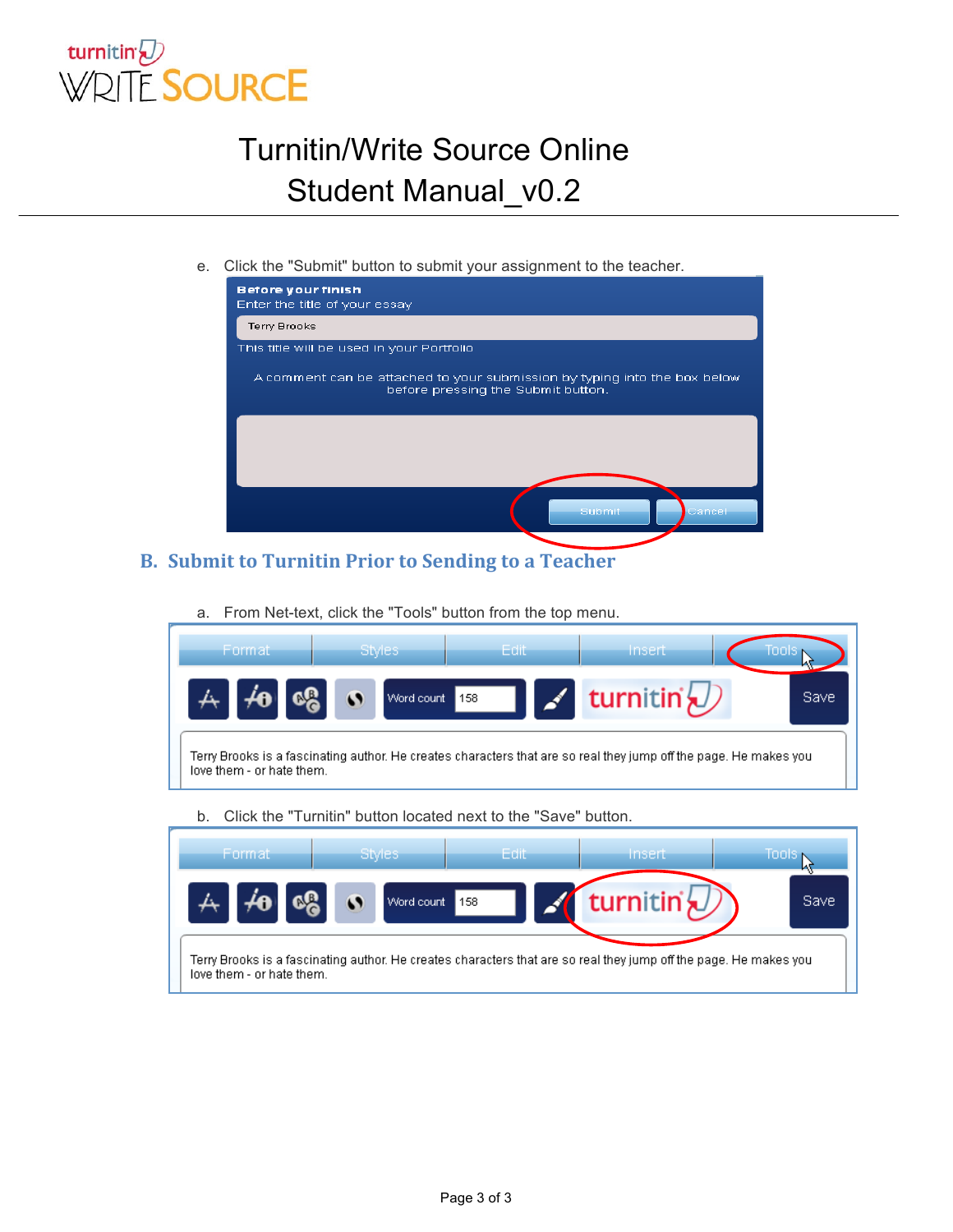

c. A notification will appear asking, "Are you sure you want to submit to Turnitin?" Select "Yes."



d. A notification will appear stating that your assignment has been sent to Turnitin. It may take a few minutes to view results. Click the "Close" button.



e. Click the "Save" button in NetText.



**2. Access and Navigate an OriginalityCheck Report** 

#### **A. View an OriginalityCheck Report**

- a. Users may wish to view the video instructions here: http://writesource.iparadigms.com/viewingoriginality
- b. Select the assignment.

| Famous American Authors - 21st Century                                                                                                                                                                                                                                                                                                                                                                                                                                                                                                                                                  |                                                                                                                |                             |
|-----------------------------------------------------------------------------------------------------------------------------------------------------------------------------------------------------------------------------------------------------------------------------------------------------------------------------------------------------------------------------------------------------------------------------------------------------------------------------------------------------------------------------------------------------------------------------------------|----------------------------------------------------------------------------------------------------------------|-----------------------------|
| <b>Net-text</b><br><b>Document</b><br><b>CAR CARD AREA OF ALL</b><br><b>American photograph</b> (free not not belt<br>area instrumentation. Institution can later<br><b>Business Services and Services are</b><br>Kingsa Warran Monthland sale die Ja-<br>an els il solution per a re fore-<br><b>Back and all and off fisher and</b><br><b>Arrest side both Technical critic pack price</b><br>I facilitat contactor di chines con una sub-<br><b>Long of Anniver</b><br>hally facility. Ancient area 'Milk Stand on.<br>service all and, ranges age, fundity<br>make falls design and | Introduction<br>Revise<br>Publish<br>Prewrite<br>Draft<br>Edit<br>Publish stage - Waiting for teacher's review | View assignment details $>$ |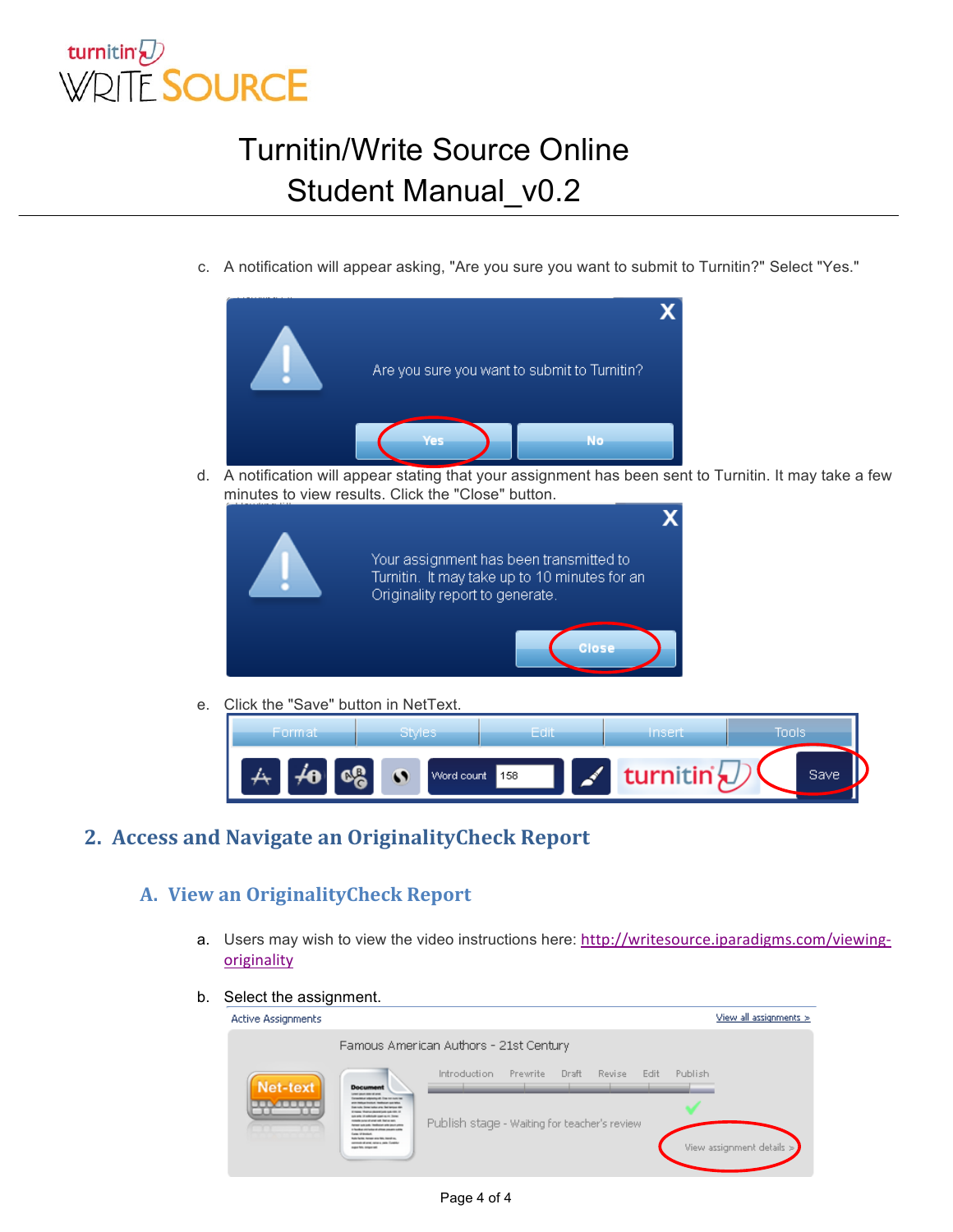

(Continues on next page)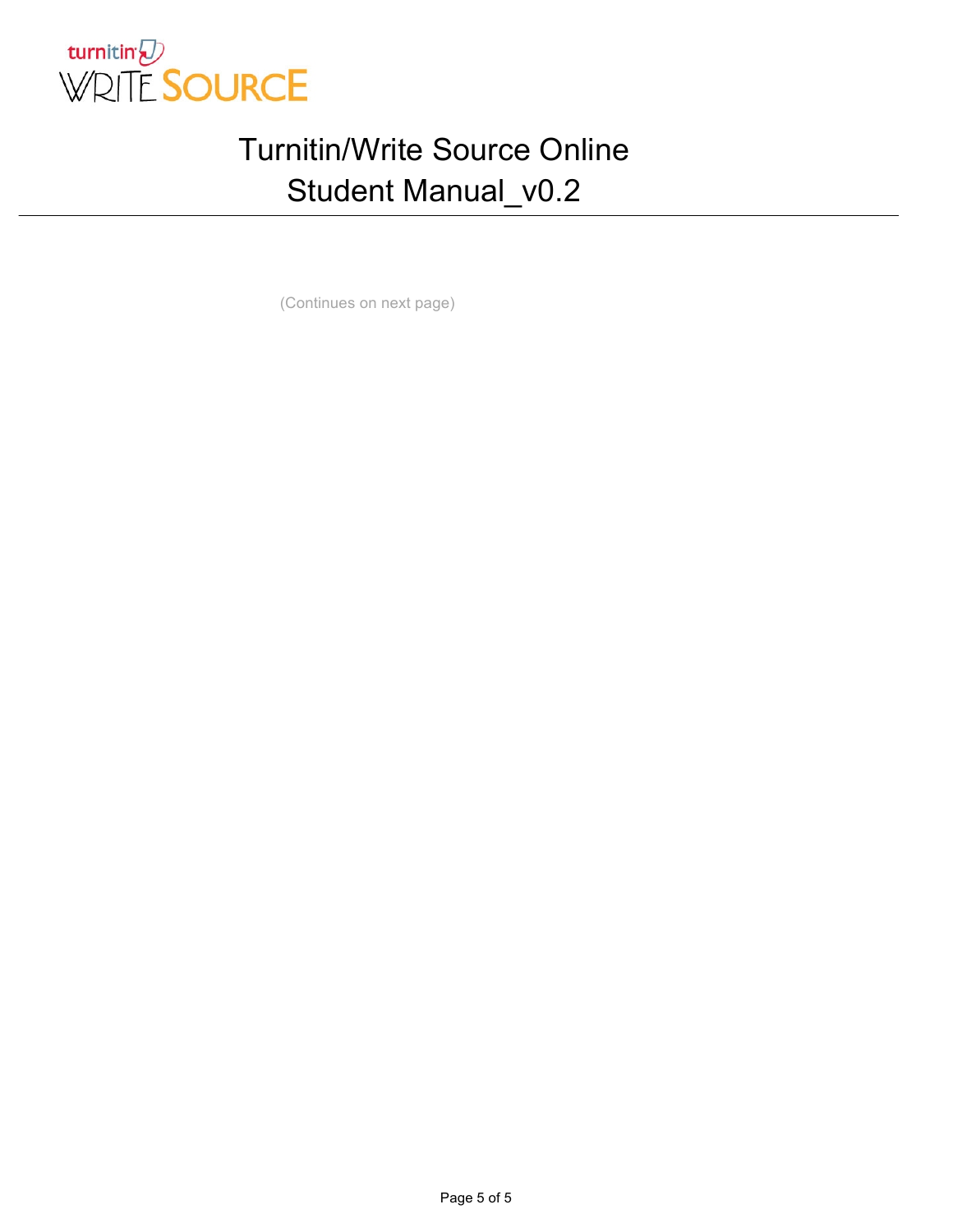

c. Click on the Similarity Index or percentage in the Turnitin column of your activities dashboard in Write Source Online.

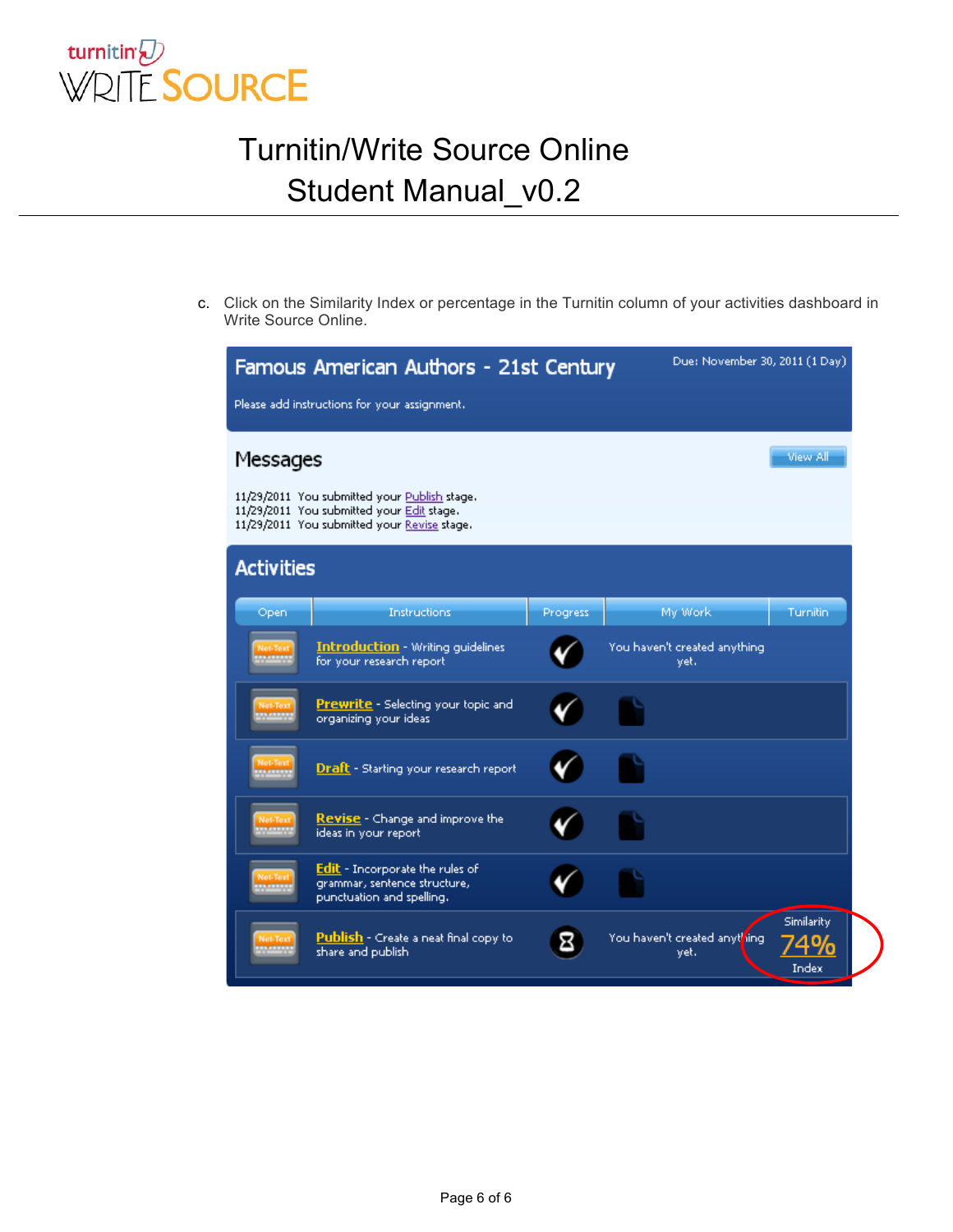

- d. A new window will open—this is the Document Viewer for Turnitin. In the document viewer, the student paper is on the left and the matching sources appear in the right sidebar. The Similarity Index in the upper-right refers to the percentage of words in the entire paper that matches to the source.
	- 1. Note: The first time you use Turnitin, you'll need to virtually sign the User Agreement.



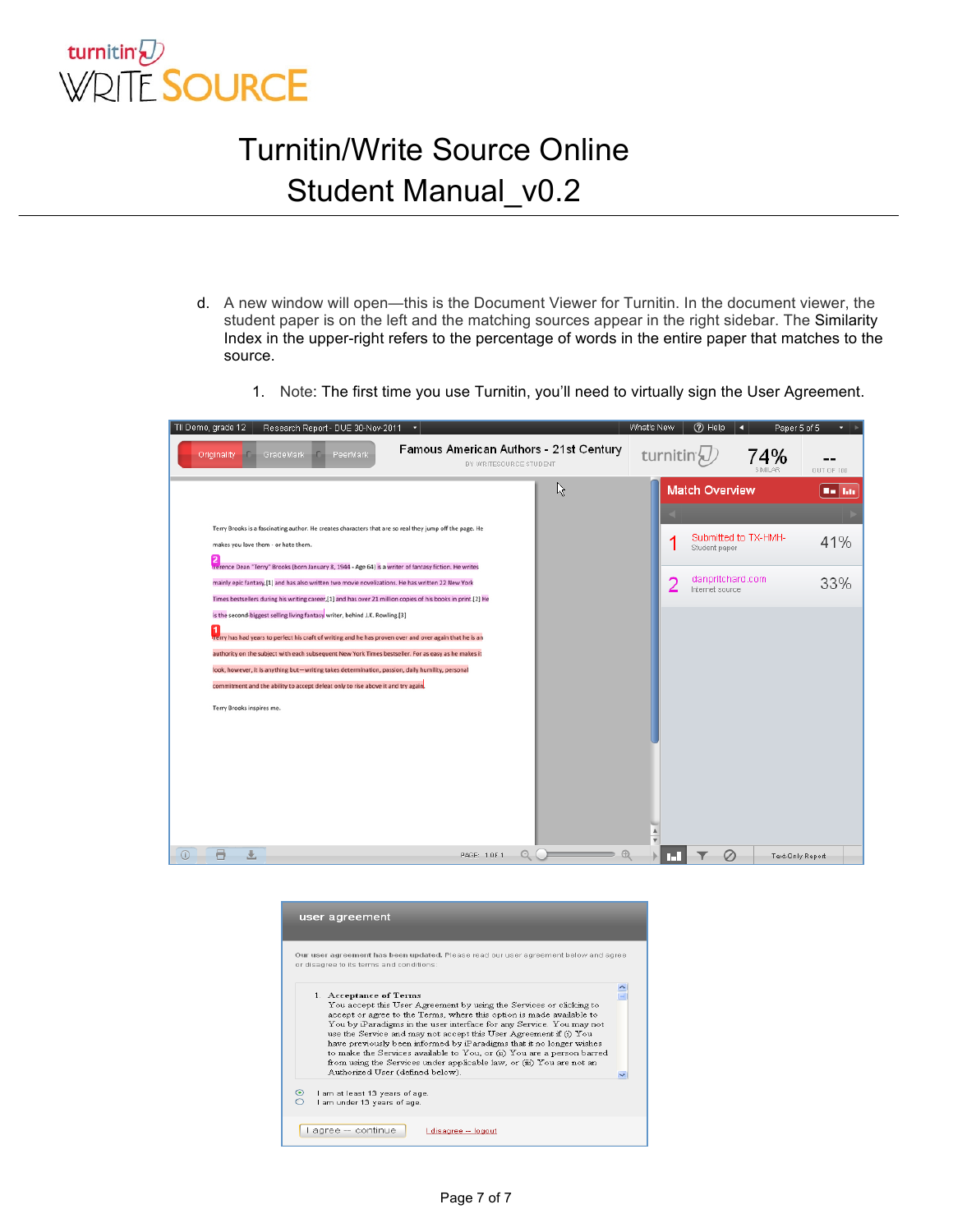

- e. Text within the student's paper that matches to content in the Turnitin database will be highlighted in the student's paper. Each match is given a number and a color. This number and color appears within the student's paper and corresponds to the sources in the sidebar.
- f. Click on the matching text within the paper, and the matching source of the text will be displayed in a pop-up, showing the matching text plus some of the surrounding text.

| TII Demo, grade 12<br>Research Report - DUE 30-Nov-2011                                                                                                                                                                                                                                                                                                                                                                                                                                                                                                                                                                                                                                                                                                                                                                                                                                                                                                                                                |                                                                  |   | What's New     | (?) Help                                                                                      | Paper 5 of 5<br>n | $\cdot$ $\cdot$             |
|--------------------------------------------------------------------------------------------------------------------------------------------------------------------------------------------------------------------------------------------------------------------------------------------------------------------------------------------------------------------------------------------------------------------------------------------------------------------------------------------------------------------------------------------------------------------------------------------------------------------------------------------------------------------------------------------------------------------------------------------------------------------------------------------------------------------------------------------------------------------------------------------------------------------------------------------------------------------------------------------------------|------------------------------------------------------------------|---|----------------|-----------------------------------------------------------------------------------------------|-------------------|-----------------------------|
| Originality<br>GradeMark<br>PeerMark                                                                                                                                                                                                                                                                                                                                                                                                                                                                                                                                                                                                                                                                                                                                                                                                                                                                                                                                                                   | Famous American Authors - 21st Century<br>BY WRITESOURCE STUDENT |   | turnitin       |                                                                                               | 74%               | OUT OF 100                  |
| Terry Brooks is a fascinating author. He creates characters that are so real they jump off the page. He<br>makes you love them - or hate them.<br>Terence Dean "Terry" Brook (born January 8, 1944 - Age 64) is a writer of fantasy fiction. He writes<br>mainly epic fantasy,[1] as has also written two movie novelizations. He has written 22 New York<br>Times bestsellers during his writing career, [1] and has over 21 million copies of his books in print. [2] He<br>is the second-biggest selling living fantasy writer, behind J.K. Rowling.[3]<br>1<br>Terry has had years to perfect his craft of writing and he has proven over and over again that he is an<br>authority on the subject with each subsequent New York Times bestseller. For as easy as he makes it<br>look, however, it is anything but-writing takes determination, passion, daily humility, personal<br>commitment and the ability to accept defeat only to rise above it and try again.<br>Terry Brooks inspires me. |                                                                  | ド | $\overline{2}$ | <b>Match Overview</b><br>Submitted to<br>Student paper<br>danpritchard.com<br>Internet source | K-HMH-            | <b>Bo Bar</b><br>41%<br>33% |
| 員<br>$\odot$<br>圡                                                                                                                                                                                                                                                                                                                                                                                                                                                                                                                                                                                                                                                                                                                                                                                                                                                                                                                                                                                      | PAGE: 1 OF 1                                                     | Θ | m              |                                                                                               | Ø                 | Text-Only Report            |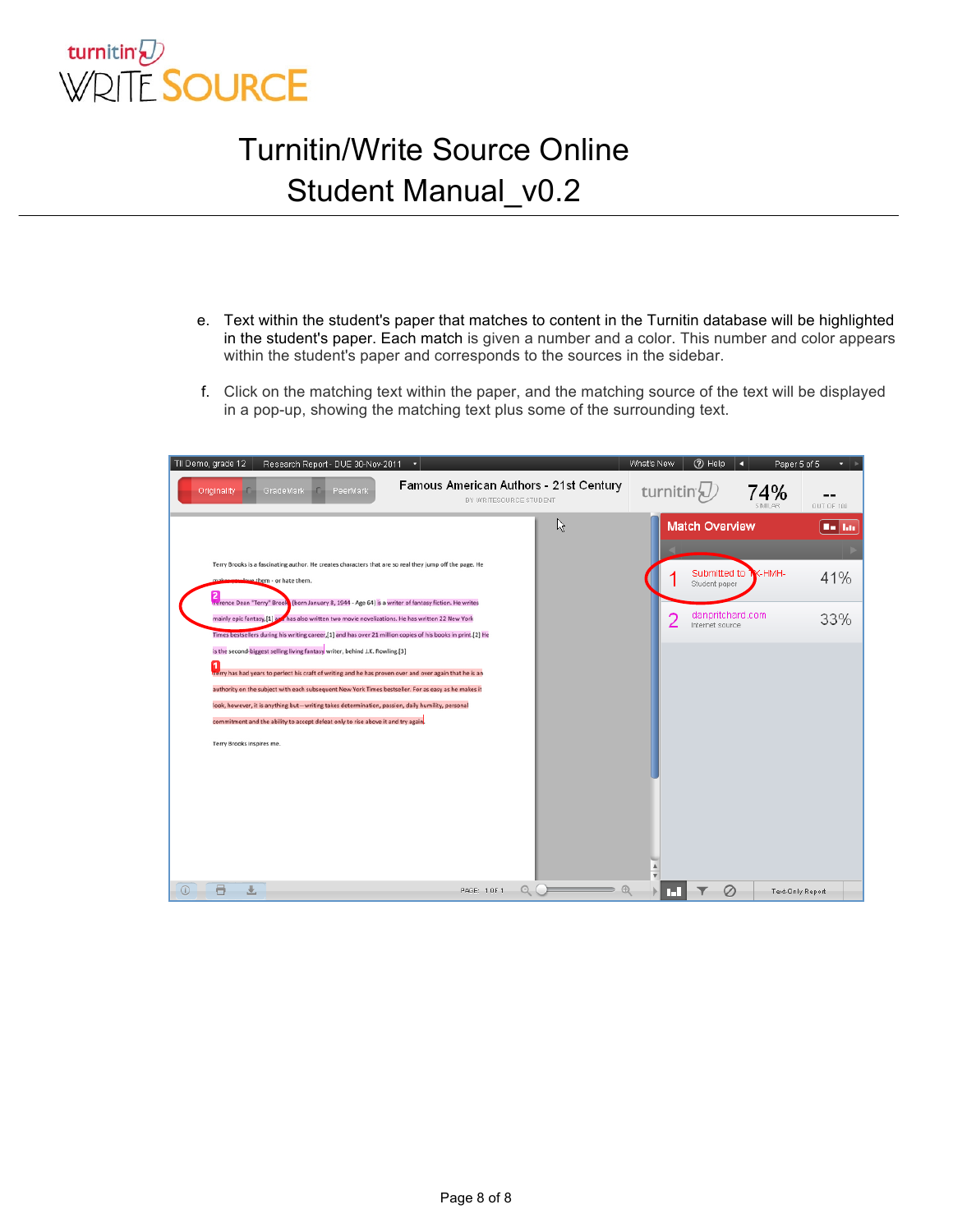

#### **B. View Match Breakdown**

a. Hover over the source listing in the sidebar, and click on the circled arrow icon that appears. This will take the user to the 'Match Breakdown' view. From the Match Breakdown view, users can see some additional sources that may have been used.



b. For Internet source matches, hover over a match in the side bar to view the original web page, and click the circled arrow icon.

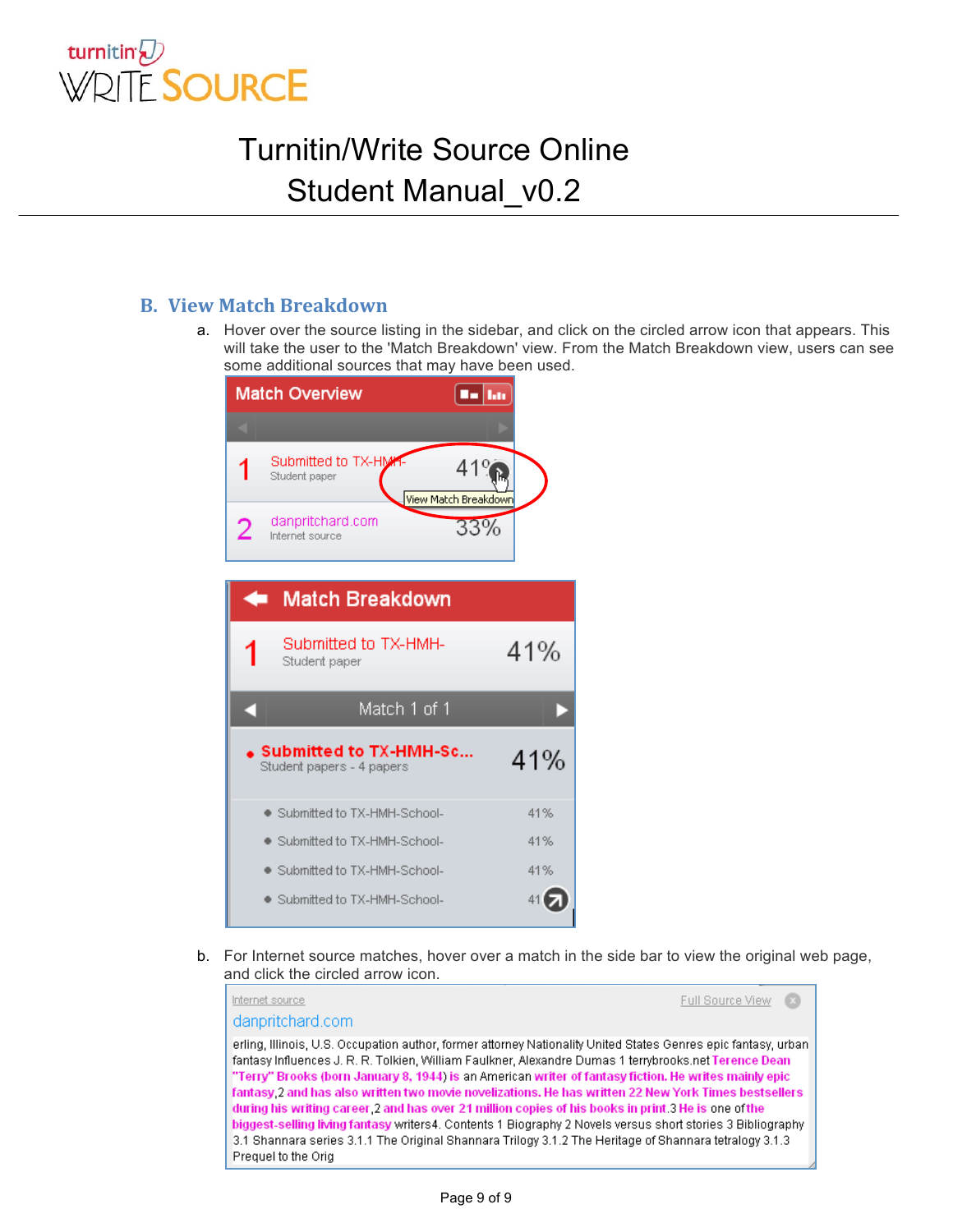

c. Exclude some or all of these sources by clicking the "Select Sources to be Excluded" button towards the bottom. Select the sources you want to exclude, and then click "Exclude". The OriginalityCheck report is then reevaluated and the similarity index is updated to reflect these exclusions.



d. To view or restore any exclusion, click the exclusions icon at the bottom of the sidebar. Select the sources you want to restore, then click restore, or click restore all.

#### **C. Use&Filters**

- a. Click on the Filter icon at the bottom of the sidebar to access Filters and Settings menu.
- b. Choose the options to exclude quotes, bibliography and/or exclude small matches.
- c. Choose whether you want multi-colored or single-color highlighting.

| <b>Filters &amp; Settings</b>            |  |  |  |  |  |  |
|------------------------------------------|--|--|--|--|--|--|
| <b>FILTERS</b>                           |  |  |  |  |  |  |
| Exclude Quotes                           |  |  |  |  |  |  |
| Exclude Bibliography                     |  |  |  |  |  |  |
| Exclude matches that are less than:      |  |  |  |  |  |  |
| words<br>%<br>a<br>Don't exclude by size |  |  |  |  |  |  |
| OPTIONAL SETTINGS                        |  |  |  |  |  |  |
| Multi-color Highlighting                 |  |  |  |  |  |  |